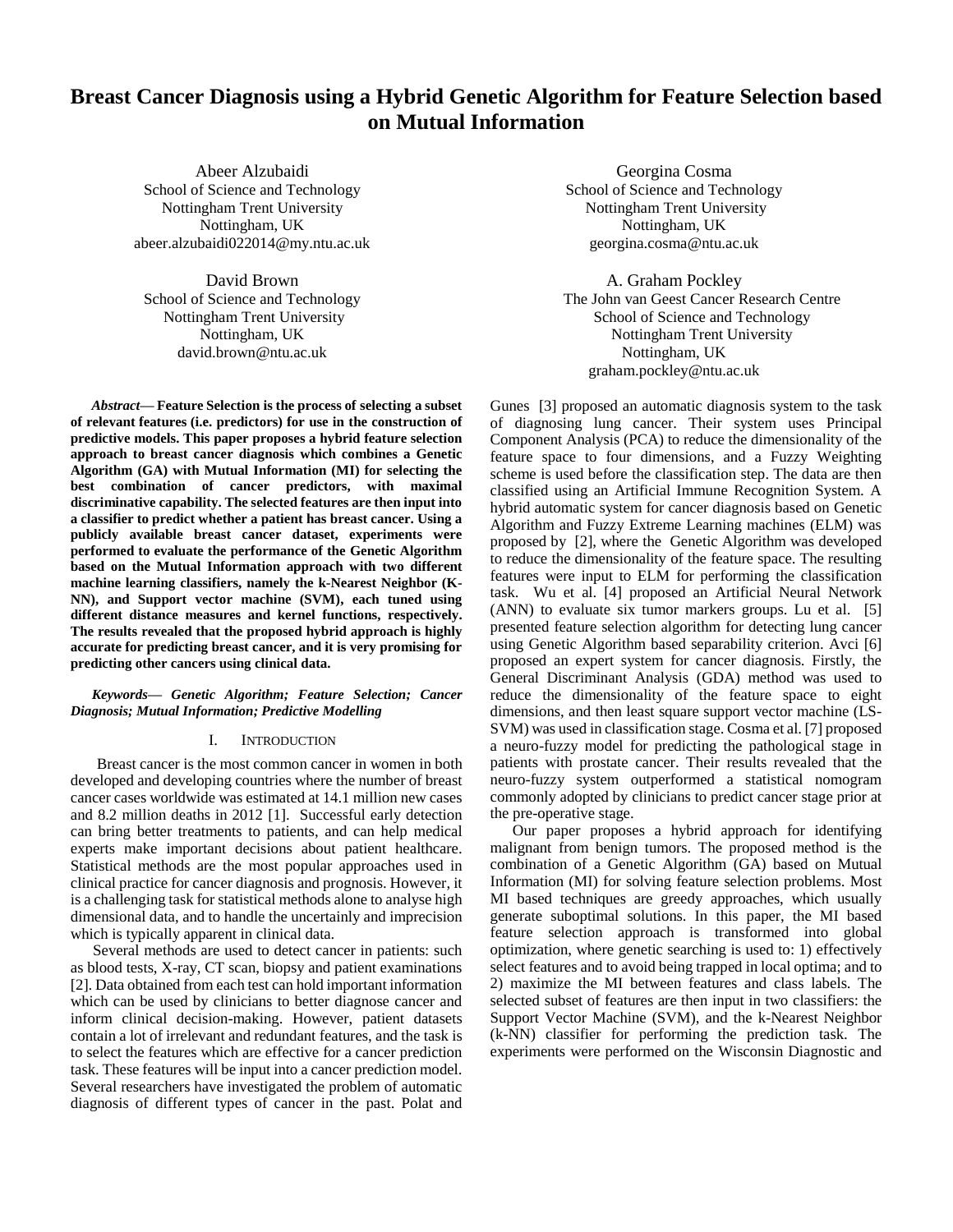Prognostic Breast Cancer dataset<sup>1</sup>. The results show that only a subset of the features were required for reaching highest classification accuracy.

## II. THE PROPOSED METHOD

Here we present an overview of the proposed hybrid selection approach for classifying between two types of tumors for breast cancer diagnosis, malignant and benign. This approach is illustrated in Fig. 1. Mutual Information (MI) is used to quantify the correlation between features and the target class and guide the Genetic Algorithm to selects those features that are more relevant for the diagnosis. The presented approach is evaluated using a publicly available Wisconsin breast cancer dataset, and the solutions found are used to train the two machine learning classifiers: Support Vector Machine (SVM) and k-Nearest Neighbour (k-NN). Finally the performance of the proposed approach is quantified using a number of evaluation measures: classification accuracy, Area Under the Curve (AUC), sensitivity and specificity.

# *A. Genetic Algorithms for Feature Selection*

The main purpose of feature selection is to reduce the number of features used in classification while maintaining acceptable classification accuracy. Feature selection reduces the size of the data input into the prediction model; provides an understanding as to which features are required to allow for accurate differentiation between benign and malignant tumors; and can improve the performance of the prediction model [8]. Feature selection methods have therefore become an important step in clinical diagnosis systems.

The success of the feature selection process mainly depends on considering two aspects: search strategy and criteria [9]. Different feature selection approaches use different methods to generate subsets and progress the search processes. A number of comparative studies [10], [11], [12] have demonstrated that, for large finite spaces, finding the optimal solution is computationally expensive due to the resulting exponential search space. For this reason, most search strategies attempt to find sub-optimal and near optimal solutions [13]. Recent research interest has shifted toward the global search algorithms (or, metaheuristic). Metaheuristic search strategies have been used to find an optimal solution to a given problem by searching a full space rather than partial feature spaces. Metaheuristic algorithms are especially effective when the information is uncertain and dynamic. Therefore, these advanced approaches are efficient in dealing with biological predictive systems which require handling the uncertainly and imprecision which is apparent in clinical data and medical images. Since the Genetic Algorithm is one of the most widely used optimization methods for finding solutions in complex and nonlinear search spaces, it has been naturally employed to solve feature selection problems.

Genetic Algorithms are the main paradigm of evolutionary computing, and a rapidly growing area of Artificial Intelligence (AI). It turns out that there is no accurate definition of "Genetic Algorithms" formally accepted by the evolutionary computation community[14]. However, it can be said that Genetic Algorithms are adaptive heuristic search algorithm which are invented by Holland in the 1960s and inspired from Darwin's

l

theory of evolution "survival of the fittest"[15]. Five important factors can change how the optimization scheme is performed by Genetic Algorithms (GA): population creation, fitness function, selection schema, genetic operators and stopping criteria. The algorithm starts with a population of binary strings which are called chromosomes. These are possible candidates for an optimization problem. During each iteration the populations are evaluated based on their fitness quality, and then the crossover and mutation genetic operators are utilised to select fitter solutions. Most commonly, the candidate solutions are encoded in a binary string of 0 and 1. In the binary string, 0 indicates that an associated feature has not been selected, whereas 1 shows that its corresponding feature has been selected.

A study by Siedlecki and Sklansky [16] revealed evidence that the Genetic Algorithm was faster in finding near optimal features from large datasets compared to other algorithms. Oh et al. [10] proposed a hybrid algorithm for finding the better solutions in the neighbourhood of each solution found by the Genetic Algorithm. A comparison of algorithms that select features for pattern recognition was conducted in [17]. They concluded that Genetic Algorithms are best suited for largesized problems. Subsequently, a lot of literature has been published which demonstrates the advantages of Genetic Algorithms for feature selection tasks [18],[19] [20].

# *B. Mutual Information (MI)*

For efficient feature selection we must consider the importance of the evaluation criteria for measuring classification performance. All feature selection methods need to use an evaluation criteria together with a search strategy to obtain the optimal feature set. Among all of the evaluation criteria, mutual information has attracted the most attention because it is a good indicator of the correlation between features and class labels, and it is considered to be least sensitive to noise or outlier data than other approaches. The basic idea of the MI-based feature selection algorithm [21] is to select one optimal subset from the original dataset by maximizing the joint MI between the input features and target output. Estimation of high-dimensional MI is very difficult and has high computational complexity, and this consequently limits the applications of this method. Most of the existing methods adopt low-dimensional MI [22]. Many MIbased feature selection algorithms have been proposed [23],[24],[25],[26]. Most of these algorithms adopt suboptimal searching methods. In this paper MI based feature selection is shifted to global search algorithms for breast cancer diagnosis.

The main steps of the Genetic Algorithm with MI applied to the breast cancer dataset is described in the following steps:

- Step 1: Create initial population. The generation of the initial population is straightforward and created by setting each bit of the Chromosome to 0 or 1 randomly. The number of strings in the Chromosome equals to *n*, where n is the total number of features of the breast cancer dataset.
- Step 2: Compute the MI between features and target classes. In the main loop, each Chromosome in the population is evaluated based on the correlation with the

<sup>1</sup> Available from: https://archive.ics.uci.edu/ml/datasets.html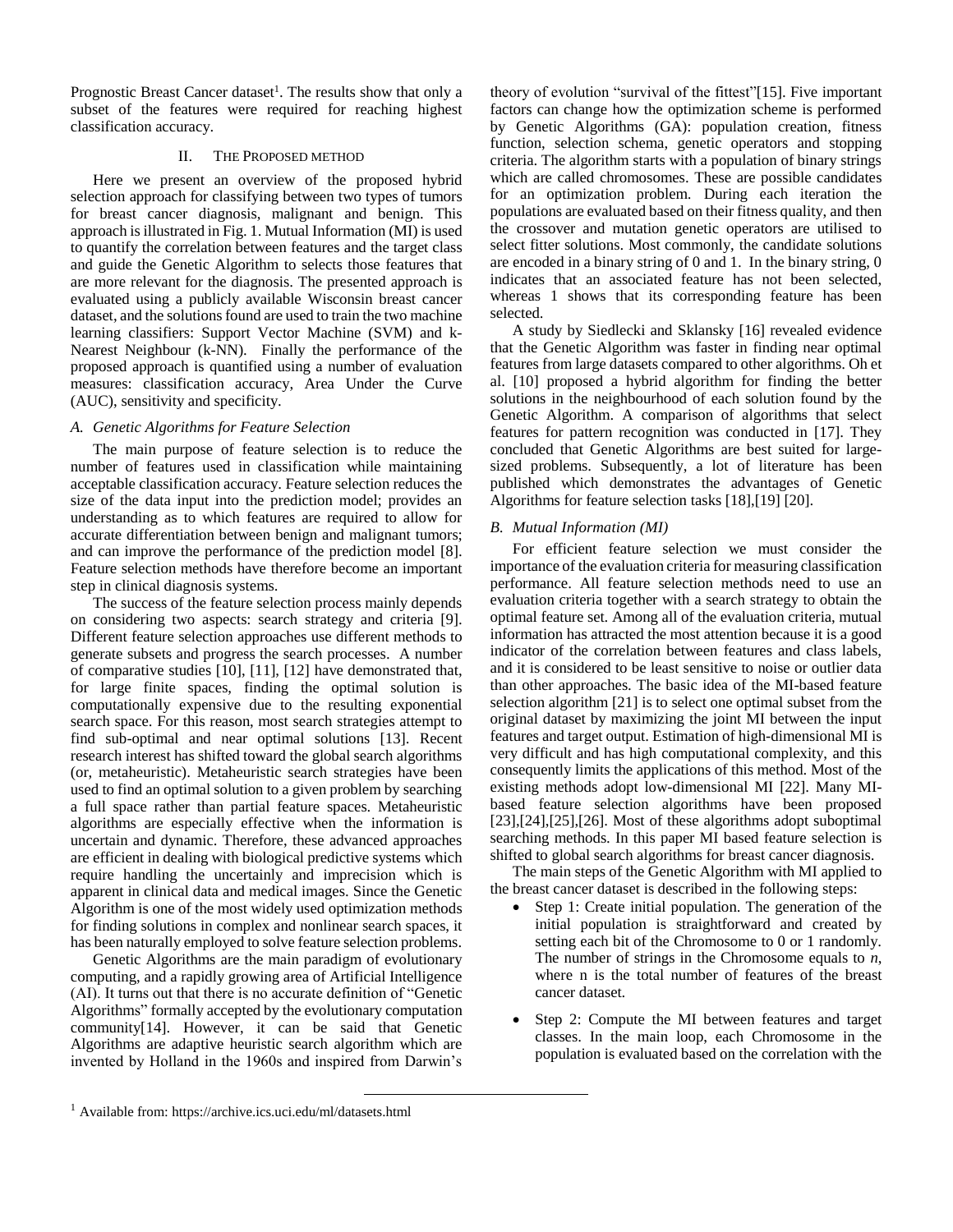class. The chromosomes with the highest MI values, i.e. correlations with the target class are used in step3.

- Step 3: Fitness proportional selection is used for reproduction. The probability for a Chromosome to be selected is proportional to its MI value.
- Step 4: Crossover and mutation operators reproduce some fitter chromosomes and generate a new chromosome (offspring) to be used in a next generation.
- Step 5: Steps 2 to 4 are repeated until the maximum generation (this has been experimentally set to 80) is reached.
- Step 6: The individual in the final generation with the best fitness value is selected as the optimal solution. Once the evolution process is complete, the selected features are input into the SVM and k-NN classifiers for the breast cancer diagnosis.



Figure 1. The overall schema of the GA-MI approach with machine learning classification

# III. CLASSIFICATION

Once the feature selection process is complete, a subset of features returned is input into the classifier. The SVM (with different kernel functions) and K-NN classifiers (with different distance measures) were adopted.

# *A. Support Vector Machine (SVM) Classifier*

Support Vector Machine (SVM) is a widely employed learning algorithm due to its superior data classification capability [5]. It can handle nonlinear classification problems by mapping the original training data to a high-dimensional feature space with a kernel function. It then determines the best separating hyperplane, which serves as a boundary separating the data from two classes. A binary classifier was trained to predict between two diagnosis classes: Malignant and Benign.

This hyperplane should maximize the margins known as the distances between the nearest training points. In this study four kernel functions have been used. These kernel functions were the Radial Basis Function (RBF), Linear, Quadratic and Multi-Layer Perceptron (MLP).

## *B. k-Nearest Neighbour (k-NN) Classifier*

The k-NN model adopts the nearest distance in finding the class label of new data in the training set. The feature space is separated to several regions during the training stage. Then these training samples are mapped into regions according to the similarity between the samples. Similarity between samples is computed using a distance measure, and this measure is usually selected experimentally. The outcome (i.e. predicted diagnosis) of a new patient case is predicted by taking into consideration the diagnosis outcomes of its k closest neighbours. The k closest cases are calculated using a distance measure. For the experiments described in this paper the value of *k* was set to 2 nearest neighbours, and this value was selected experimentally. Experiments were also conducted with four different types of distance measures. These are the Euclidean, Minkowski, Seuclidean and Correlation distance measures.

# IV. EXPERIMENTAL METHODOLOGY

This section describes the methodology and dataset that have been used for breast cancer diagnosis experiments. In this paper, a breast cancer dataset was utilised to classify two types of tumors: benign and malignant.

## *A. Dataset*

This study used the Wisconsin Breast Cancer dataset, which is publicity available on the UCI Machine Learning Repository website. The dataset is provided by university of Wisconsin hospital, Madison from Dr. William H. Wolberg [27]. It contains records collected from 699 patients. Each record contains 10 features including the diagnosis feature (i.e. known labels: malignant or benign), as shown in Table I. According to the class distribution 458 (65.5%) cases were derived from patients with a benign tumor and 241 (34.5%) cases were derived from patients with a malignant tumor. The patient samples consist of visually assessed nuclear features of fine needle aspirates (FNAs) taken from patients' breasts. Each feature (except the diagnosis feature) is in the interval 1 to 10, with value 1 corresponding to a normal state and 10 to a most abnormal state. The Diagnosis feature holds values 0 and 1, where 0 denotes a benign tumor diagnosis, and 1 denotes a malignant tumor diagnosis. Malignant tumor diagnosis is determined by taking a sample tissue from the patient's breast and performing a biopsy on it. A benign diagnosis is confirmed either by biopsy or by periodic examination, depending on the patient's choice.

## *B. Evaluation Measures*

Several experiments have been performed to evaluate the ability of the proposed method for classifying between two types of tumors: benign and malignant. Classification models take as input a matrix A of size m×n where m is the total number of patient records and n is the total number of clinical features. Experiments were conducted using the state-of-art Leave-One-Out Cross Validation (LOOCV) approach and evaluation measures widely used in machine learning experiments on clinical data. The experiments were run using different number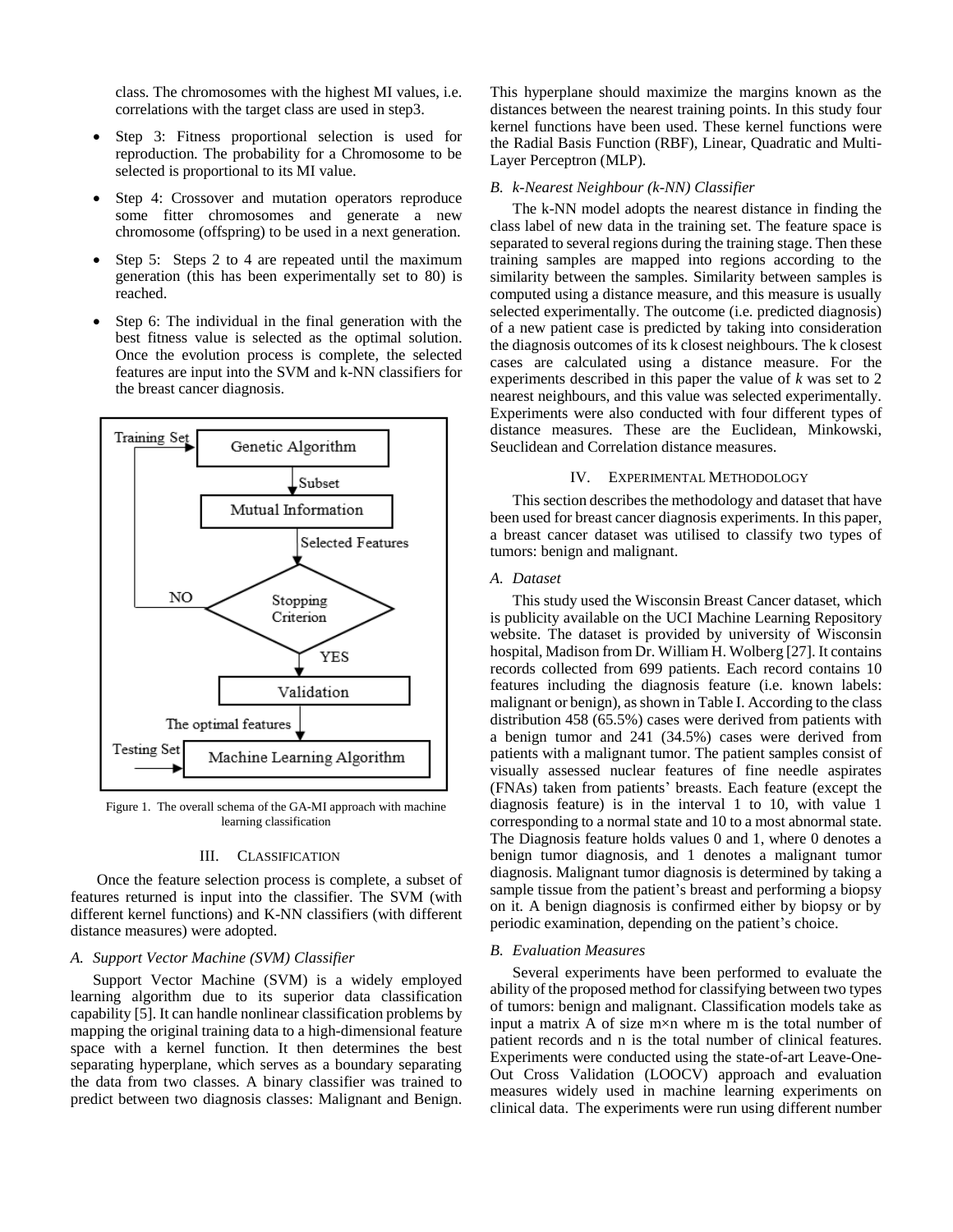of features, *1,…n*. At the end of each experiment, the performance of the SVM and k-NN classifiers was compared to determine the least number of features which could be used to achieve best system performance.

|  |  | TABLE I.     BREAST CANCER DATASET FEATURES |
|--|--|---------------------------------------------|
|--|--|---------------------------------------------|

|                | <b>Feature name</b>         | Range                          |
|----------------|-----------------------------|--------------------------------|
| 1              | Clump thickness             | $1-10$                         |
| $\overline{2}$ | Uniformity of cell size     | $1-10$                         |
| 3              | Uniformity of cell shape    | $1-10$                         |
| 4              | Marginal adhesion           | $1-10$                         |
| 5              | Single epithelial cell size | $1 - 10$                       |
| 6              | Bare nuclei                 | $1 - 10$                       |
| 7              | <b>Bland chromatin</b>      | $1 - 10$                       |
| 8              | Normal nucleoli             | $1 - 10$                       |
| 9              | <b>Mitoses</b>              | $1-10$                         |
| 10             | Diagnosis                   | 0 for benign, 1 for malignant. |

To assess the performance of the proposed approach, we adopted various evaluation measures: classification accuracy (CA), the area under the ROC curve (AUC), and the Optimal ROC points (OPR): True Positive Rate (TPR, Sensitivity) and False Positive Rate (FPR, measured as 1-Specificity). Classification accuracy (CA) refers to the percentage of correct classifications produced by the trained k-NN and SVM classifiers on the testing set.

The Receiver Operating Characteristic (ROC) can be used to establish a cut-off value for optimal performance of the system (i.e. Optimal ROC points (ORP)). The area under the ROC curve (AUC) is used to differentiate between the data records in given classes (e.g. malignant or benign). The aim is to determine the cutoff point for which the classifier returns the highest number of true positives and the low number of false positives. Sensitivity (i.e. True Positive Rate) measures the proportion of actual positives which are correctly identified as such (e.g. the percentage of malignant tumors which are correctly identified malignant). Specificity (i.e. True Negative Rate) measures the proportion of negatives which are correctly identified as such (e.g. the percentage of benign tumors which are correctly identified as benign). A perfect system would return 100% sensitivity (e.g., all patients with malignant tumor are correctly classified) and 100% specificity (e.g. all patients with benign tumors are correctly classified).

#### *C. Results and Discussion*

1) **Experimental results using the GA-MI feature selection approach with the SVM classifier:** The results presented in this section determine the true ability of a system to discriminate malignant from benign tumors according to the knowledge which has been acquired by the system during the learning process. To perform these evaluations, the actual output (i.e. predicted diagnosis) returned by a model during the validation stage was compared against the target value (i.e. known diagnosis). The best system would return the largest AUC, a high Sensitivity (i.e. True Positive Rate), and a high Specificity (i.e. True Negative Rate) at ORPs. The SVM was trained using the Radial Basis Function (RBF), Linear,

Quadratic, and the Multilayer Perceptron (MLP) kernel functions. The results of testing the performance of the SVM using the various kernel functions are shown in Table II. The comparison of the classification accuracy of SVM when using different kernel functions are illustrated in Fig. 2. The ROC curves for the four kernel functions are presented in Fig. 3. The results show that the Linear-SVM achieved the largest AUC  $(AUC = 0.9702, Correct Rate=0.9845)$  when using 7 features. However, the AUC was also very high, (AUC=0.9669, Correct Rate=0.9844) when using only 5 features and the Quadratic-Linear kernel function. The Quadratic-Linear kernel function is considered a more reliable kernel function to use, as more than often non-linear separation is needed.

TABLE II.SVM CLASSIFIEER RESULTS WITH VARIOUS KERNEL FUNCTIONS

| Eval.                   | <b>SVM - Kernel Functions</b> |                         |                  |            |  |  |  |  |  |
|-------------------------|-------------------------------|-------------------------|------------------|------------|--|--|--|--|--|
| <b>Measures</b>         | <b>RBF</b>                    | <b>Linear</b>           | <b>Ouadratic</b> | <b>MLP</b> |  |  |  |  |  |
| 2 Features              |                               |                         |                  |            |  |  |  |  |  |
| <b>Correct Rate</b>     | 0.9575                        | 0.9796                  | 0.9853           | 0.9578     |  |  |  |  |  |
| <b>AUC</b>              | 0.9278                        | 0.9529                  | 0.9264           | 0.9311     |  |  |  |  |  |
| <b>ORP FPR</b>          | 0.0788                        | 0.0373                  | 0.0249           | 0.0788     |  |  |  |  |  |
| <b>ORP TPR</b>          | 0.9345                        | 0.9432                  | 0.8777           | 0.9410     |  |  |  |  |  |
|                         |                               | $\overline{3}$ Features |                  |            |  |  |  |  |  |
| <b>Correct Rate</b>     | 0.9602                        | 0.9669                  | 0.9627           | 0.9559     |  |  |  |  |  |
| <b>AUC</b>              | 0.9365                        | 0.9470                  | 0.9440           | 0.9323     |  |  |  |  |  |
| ORP FPR                 | 0.0747                        | 0.0622                  | 0.0705           | 0.0830     |  |  |  |  |  |
| <b>ORP TPR</b>          | 0.9476                        | 0.9563                  | 0.9585           | 0.9476     |  |  |  |  |  |
|                         |                               | 4 Features              |                  |            |  |  |  |  |  |
| Correct Rate            | 0.9753                        | 0.9800                  | 0.9843           | 0.9907     |  |  |  |  |  |
| <b>AUC</b>              | 0.9510                        | 0.9639                  | 0.9636           | 0.9590     |  |  |  |  |  |
| ORP FPR                 | 0.0456                        | 0.0373                  | 0.0290           | 0.0166     |  |  |  |  |  |
| <b>ORP TPR</b>          | 0.9476                        | 0.9651                  | 0.9563           | 0.9345     |  |  |  |  |  |
|                         |                               | $\overline{5}$ Features |                  |            |  |  |  |  |  |
| <b>Correct Rate</b>     | 0.9820                        | 0.9822                  | 0.9844           | 0.9795     |  |  |  |  |  |
| $\overline{\text{AUC}}$ | 0.9605                        | 0.9659                  | 0.9669           | 0.9508     |  |  |  |  |  |
| <b>ORP FPR</b>          | 0.0332                        | 0.0332                  | 0.0290           | 0.0373     |  |  |  |  |  |
| <b>ORP TPR</b>          | 0.9541                        | 0.9651                  | 0.9629           | 0.9389     |  |  |  |  |  |
| 6 Features              |                               |                         |                  |            |  |  |  |  |  |
| <b>Correct Rate</b>     | 0.9778                        | 0.9823                  | 0.9844           | 0.9683     |  |  |  |  |  |
| <b>AUC</b>              | 0.9607                        | 0.9681                  | 0.9669           | 0.9382     |  |  |  |  |  |
| <b>ORP FPR</b>          | 0.0415                        | 0.0332                  | 0.0290           | 0.0581     |  |  |  |  |  |
| <b>ORP TPR</b>          | 0.9629                        | 0.9694                  | 0.9629           | 0.9345     |  |  |  |  |  |
| 7 Features              |                               |                         |                  |            |  |  |  |  |  |
| <b>Correct Rate</b>     | 0.9822                        | 0.9845                  | 0.9800           | 0.9909     |  |  |  |  |  |
| <b>AUC</b>              | 0.9648                        | 0.9702                  | 0.9617           | 0.9688     |  |  |  |  |  |
| <b>ORP FPR</b>          | 0.0332                        | 0.0290                  | 0.0373           | 0.0166     |  |  |  |  |  |
| <b>ORP TPR</b>          | 0.9629                        | 0.9694                  | 0.9607           | 0.9541     |  |  |  |  |  |
| 8 Features              |                               |                         |                  |            |  |  |  |  |  |
| <b>Correct Rate</b>     | 0.9887                        | 0.9844                  | 0.9584           | 0.9885     |  |  |  |  |  |
| <b>AUC</b>              | 0.9678                        | 0.9691                  | 0.9387           | 0.9591     |  |  |  |  |  |
| <b>ORP FPR</b>          | 0.0207                        | 0.0290                  | 0.0788           | 0.0207     |  |  |  |  |  |
| <b>ORP TPR</b>          | 0.9563                        | 0.9672                  | 0.9563           | 0.9389     |  |  |  |  |  |
| 9 Features              |                               |                         |                  |            |  |  |  |  |  |
| <b>Correct Rate</b>     | 0.9865                        | 0.9823                  | 0.9606           | 0.9909     |  |  |  |  |  |
| <b>AUC</b>              | 0.9646                        | 0.9670                  | 0.9419           | 0.9688     |  |  |  |  |  |
| <b>ORP FPR</b>          | 0.0249                        | 0.0332                  | 0.0747           | 0.0166     |  |  |  |  |  |
| <b>ORP TPR</b>          | 0.9541                        | 0.9672                  | 0.9585           | 0.9541     |  |  |  |  |  |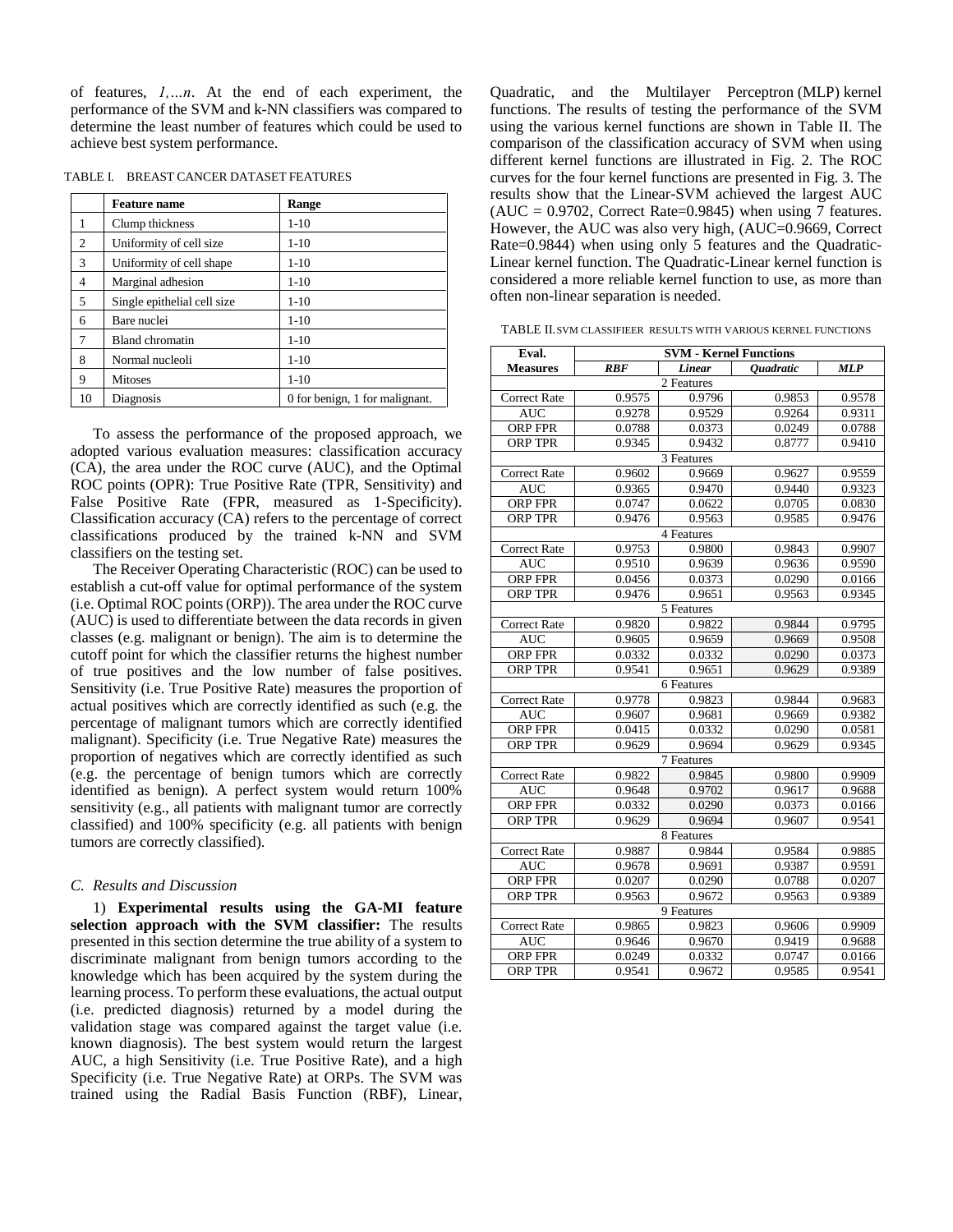

Figure 2. SVM Performance comparison using various kernel functions



Figure 3. ROC Curves from SVM performance using various kernel functions

**2) Experimental results using the GA-MI feature selection approach with the k-NN classifier:** Several k-Nearest Neighbour (k-NN) models were created using various distance measures: Correlation, Minkowski, Euclidean and Seuclidean. The evaluation results of testing the performance of the k-NN using the various distance measures are presented in Table III. The comparison of classification accuracy of k-NN with various distance measures are illustrated in Fig. 4. The ROC curves when using various distance measures of k-NN are presented in Fig. 5. The results revealed that a high AUC is achieved (AUC=0.9678, Correct Rate=0.9887) when using 7 features and setting the k-NN with the Minkowsky and Euclidian distance measures. Although, at 7 features, k-NN achieved a slightly higher AUC (AUC=0.9679) when using the Seuclidean distance measure than when using the Minkowsky (AUC=0.9678) and Euclidean (AUC=0.9678) distance measures, the Correct Rate when using Seuclidean was lower (Correct Rate=0.9865) and for this reason the Minkowsky and Euclidian distance measures are better choices. Furthermore, observing the performance of the k-NN using the various distance measures, it appears that Minkowsky and Euclidian distance measures performed consistently better than the Correlation and Seuclidean distance measures. In addition, when using 8 features performance of k-NN decreases before it slightly increases again when using 9 features. Therefore, reducing the number of features to 7 would give highly accurate results.

In overall, the results suggest that predictive modelling accuracy was better when using the k-NN classifier and the proposed GA-MI feature selection approach.

TABLE III.K-NN CLASSIFIEER RESULTS WITH VARIOUS DISTANCE MEASURES

| Eval.              | <b>k-NN</b> Distance Measures |                      |           |            |  |  |  |
|--------------------|-------------------------------|----------------------|-----------|------------|--|--|--|
| <b>Measures</b>    | Correlation                   | Minkowski            | Euclidean | Seuclidean |  |  |  |
|                    |                               | 2 Features           |           |            |  |  |  |
| Correct            |                               |                      |           |            |  |  |  |
| Rate<br>AUC        | 0.9380                        | 0.9619               | 0.9619    | 0.9618     |  |  |  |
| <b>ORP FPR</b>     | 0.8322                        | 0.9331               | 0.9331    | 0.9320     |  |  |  |
| <b>ORP TPR</b>     | 0.7598                        | 0.0705               | 0.0705    | 0.0705     |  |  |  |
|                    | 0.7598                        | 0.9367<br>3 Features | 0.9367    | 0.9345     |  |  |  |
|                    |                               |                      |           |            |  |  |  |
| Correct<br>Rate    | 0.8265                        | 0.9759               | 0.9759    | 0.9784     |  |  |  |
| <b>AUC</b>         | 0.7126                        | 0.9214               | 0.9214    | 0.9257     |  |  |  |
| <b>ORP FPR</b>     | 0.7074                        | 0.0415               | 0.0415    | 0.0373     |  |  |  |
| <b>ORP TPR</b>     | 0.7074                        | 0.8843               | 0.8843    | 0.8886     |  |  |  |
|                    |                               | 4 Features           |           |            |  |  |  |
| Correct            |                               |                      |           |            |  |  |  |
| Rate               | 0.9276                        | 0.9733               | 0.9733    | 0.9712     |  |  |  |
| AUC                | 0.8691                        | 0.9533               | 0.9533    | 0.9523     |  |  |  |
| <b>ORP FPR</b>     | 0.8668                        | 0.0498               | 0.0498    | 0.0539     |  |  |  |
| <b>ORP TPR</b>     | 0.8668                        | 0.9563               | 0.9563    | 0.9585     |  |  |  |
|                    |                               | 5 Features           |           |            |  |  |  |
| Correct            |                               |                      |           |            |  |  |  |
| Rate               | 0.9463                        | 0.9843               | 0.9843    | 0.9798     |  |  |  |
| AUC                | 0.8944                        | 0.9636               | 0.9636    | 0.9584     |  |  |  |
| <b>ORP FPR</b>     | 0.8843                        | 0.0290               | 0.0290    | 0.0373     |  |  |  |
| <b>ORP TPR</b>     | 0.8843                        | 0.9563               | 0.9563    | 0.9541     |  |  |  |
|                    |                               | 6 Features           |           |            |  |  |  |
| Correct            |                               |                      |           |            |  |  |  |
| Rate               | 0.9416                        | 0.9865               | 0.9865    | 0.9821     |  |  |  |
| AUC                | 0.8881                        | 0.9646               | 0.9646    | 0.9627     |  |  |  |
| ORP FPR            | 0.8799                        | 0.0249               | 0.0249    | 0.0332     |  |  |  |
| <b>ORP TPR</b>     | 0.8799                        | 0.9541               | 0.9541    | 0.9585     |  |  |  |
|                    |                               | 7 Features           |           |            |  |  |  |
| Correct            |                               |                      |           |            |  |  |  |
| Rate<br><b>AUC</b> | 0.9605                        | 0.9887               | 0.9887    | 0.9865     |  |  |  |
| <b>ORP FPR</b>     | 0.9156                        | 0.9678               | 0.9678    | 0.9679     |  |  |  |
| <b>ORP TPR</b>     | 0.9017                        | 0.0207               | 0.0207    | 0.0249     |  |  |  |
|                    | 0.9017                        | 0.9563<br>8 Features | 0.9563    | 0.9607     |  |  |  |
|                    |                               |                      |           |            |  |  |  |
| Correct<br>Rate    | 0.9624                        | 0.9843               | 0.9843    | 0.9844     |  |  |  |
| AUC                | 0.9133                        | 0.9658               | 0.9658    | 0.9680     |  |  |  |
| ORP FPR            | 0.8930                        | 0.0290               | 0.0290    | 0.0290     |  |  |  |
| ORP TPR            | 0.8930                        | 0.9607               | 0.9607    | 0.9651     |  |  |  |
|                    |                               | 9 Features           |           |            |  |  |  |
| Correct            |                               |                      |           |            |  |  |  |
| Rate               | 0.9559                        | 0.9910               | 0.9910    | 0.9888     |  |  |  |
| AUC                | 0.9104                        | 0.9731               | 0.9731    | 0.9733     |  |  |  |
| ORP FPR            | 0.8996                        | 0.0166               | 0.0166    | 0.0207     |  |  |  |
| <b>ORP TPR</b>     | 0.8996                        | 0.9629               | 0.9629    | 0.9672     |  |  |  |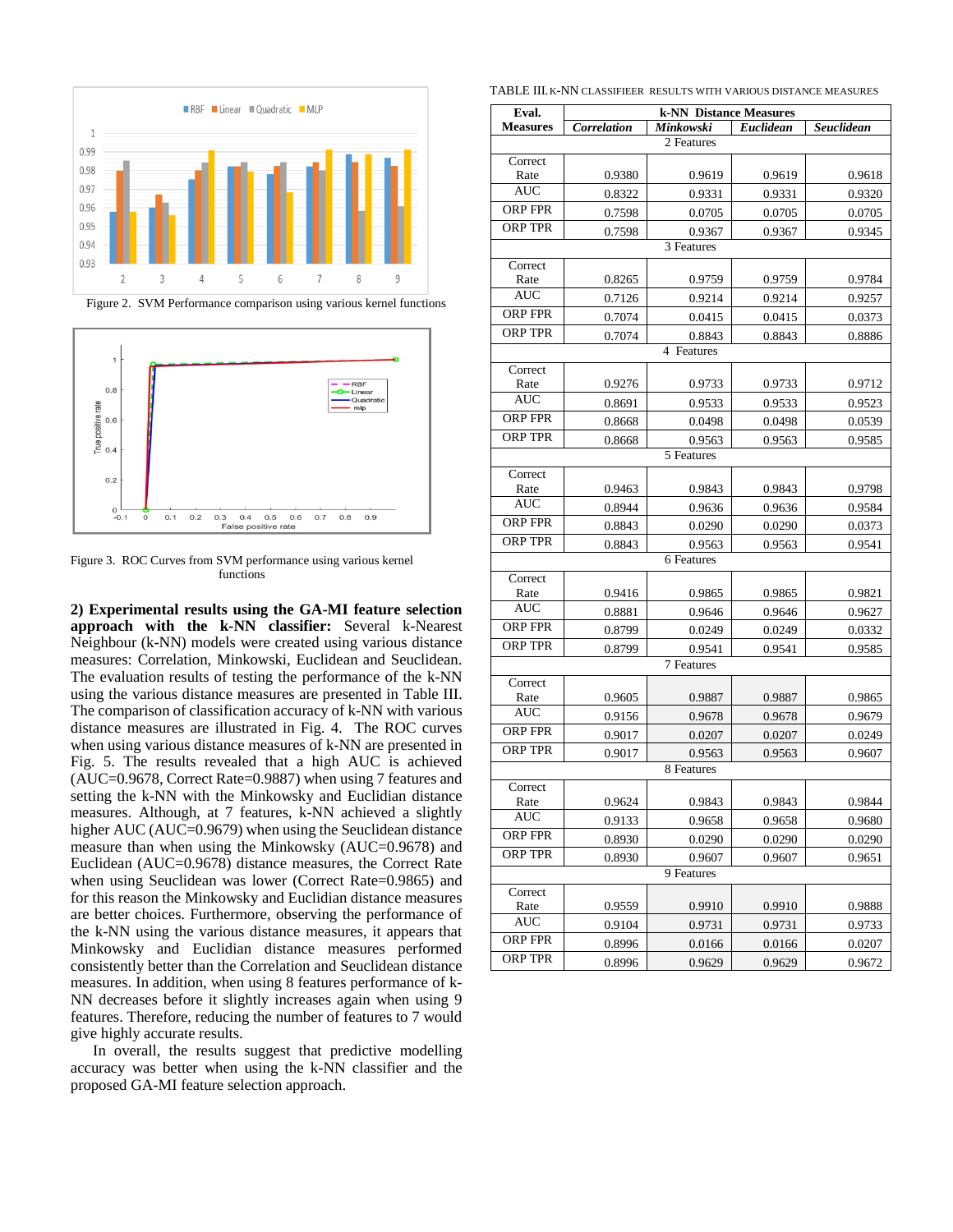

Figure 4. k-NN Performance comparison using various distance measures



Figure 5. ROC Curves: k-NN performance using various distance measures

# V. CONCLUSION

This paper explores the suitability of a hybrid framework which utilises a Genetic Algorithm with Mutual Information to select the optimal set of features for performing breast cancer prediction using Machine Learning approaches. A Genetic Algorithm is used to effectively select features and avoid being trapped in local optima where MI is used to maximize the MI between features and class labels. The selected subset of features was used as input for two classifiers, including k-Nearest Neighbour (k-NN), and Support vector machine (SVM). The results indicate that the proposed system can be very effective in cancer diagnosis and therefore it can be helpful for the physicians in this application.

## REFERENCES

- [1] S. Boughorbel, R. Al-Ali, and N. Elkum, "Model Comparison for Breast Cancer Prognosis Based on Clinical Data," *PLoS One*, vol. 11, no. 1, pp. 1–15, 2016.
- [2] M. R. Daliri, "A Hybrid Automatic System for the Diagnosis of Lung Cancer Based on Genetic Algorithm and Fuzzy Extreme Learning Machines," *J. Med. Syst.*, vol. 36, no. 2, pp. 1001–1005, 2012.
- [3] K. Polat and S. Güneş, "Principles component analysis, fuzzy weighting pre-processing and artificial immune recognition system based diagnostic system for diagnosis of lung cancer," *Expert Syst. Appl.*, vol. 34, no. 1, pp. 214–221, 2008.
- [4] F. Feng, Y. Wu, Y. Wu, G. Nie, and R. Ni, "The Effect of Artificial Neural Network Model Combined with Six Tumor Markers in Auxiliary Diagnosis of Lung Cancer," *J. Med. Syst.*, vol. 36, no. 5, pp. 2973–2980, 2012.
- [5] C. Lu, Z. Zhu, and X. Gu, "An Intelligent System for Lung Cancer Diagnosis Using a New Genetic Algorithm Based Feature Selection Method," *J. Med. Syst.*, vol. 38, no. 9, p. 97, 2014.
- [6] E. Avci, "A new expert system for diagnosis of lung cancer: GDALS\_SVM," *J. Med. Syst*, vol. 36, no. 3, pp. 2005–2009, 2011.
- [7] G. Cosma, G. Acampora, D. Brown, R. C. Rees, M. Khan, and A. G. Pockley, "Prediction of Pathological Stage in Patients with Prostate Cancer: A Neuro-Fuzzy Model," *PLoS One*, vol. 11, no. 6, pp. 1–27, 2016.
- [8] I. Guyon and A. Elisseeff, "An Introduction to Variable and Feature Selection," *J. Mach. Learn. Res.*, vol. 3, pp. 1157–1182, 2003.
- [9] M. M. Kabir, M. Shahjahan, and K. Murase, "A new local search based hybrid genetic algorithm for feature selection," *Neurocomputing*, vol. 74, no. 17, pp. 2914– 2928, 2011.
- [10] I.-S. Oh, J.-S. Lee, and B.-R. Moon, "Hybrid genetic algorithms for feature selection.," *IEEE Trans. Pattern Anal. Mach. Intell.*, vol. 26, no. 11, pp. 1424–1437, 2004.
- [11] L. I. Kuncheva and L. C. Jain, "Nearest neighbor classifer : Simultaneous editing and feature selection," vol. 20, 1999.
- [12] J. Yang and V. Honavar, "Feature subset selection using a genetic algorithm," *Intell. Syst. their Appl. IEEE*, vol. 13, no. 2, pp. 44–49, 1998.
- [13] M. L. Raymer, W. F. Punch, E. D. Goodman, L. a Kuhn, and a K. Jain, "Dimensionality Reduction Using Genetic Algorithms," *IEEE Trans. Evol. Comput.*, vol. 4, no. 2, pp. 164–171, 2000.
- [14] M. Melanie, "An introduction to genetic algorithms," *Cambridge, Massachusetts London, England, …*, p. 162, 1996.
- [15] D. E. Goldberg and J. H. Holland, "Genetic Algorithms and Machine Learning," *Mach. Learn.*, vol. 3, no. 2–3, pp. 95–99, Oct. 1988.
- [16] W. Siedlecki and J. Sklansky, "A note on genetic algorithms for large-scale feature selection," *Pattern Recognit. Lett.*, vol. 10, no. 5, pp. 335–347, Nov. 1989.
- [17] M. Kudo and J. Sklansky, "Comparison of algorithms that select features for pattern classifiers," *Pattern Recognit.*, vol. 33, no. 1, pp. 25–41, 2000.
- [18] and J. K. F.J. Ferri, P. Pudil, M. Hatef, "Comparative Study of Techniques for Large-Scale Feature Selection," *Pattern Recognit. Pract. IV*, pp. 403–413, 1994.
- [19] A. Jain and D. Zongker, "Feature Selection: Evaluation, Application, and Small Sample Performance," *IEEE Trans. Pattern Anal. Mach. Intell.*, vol. 19, no. 2, pp. 153–158.